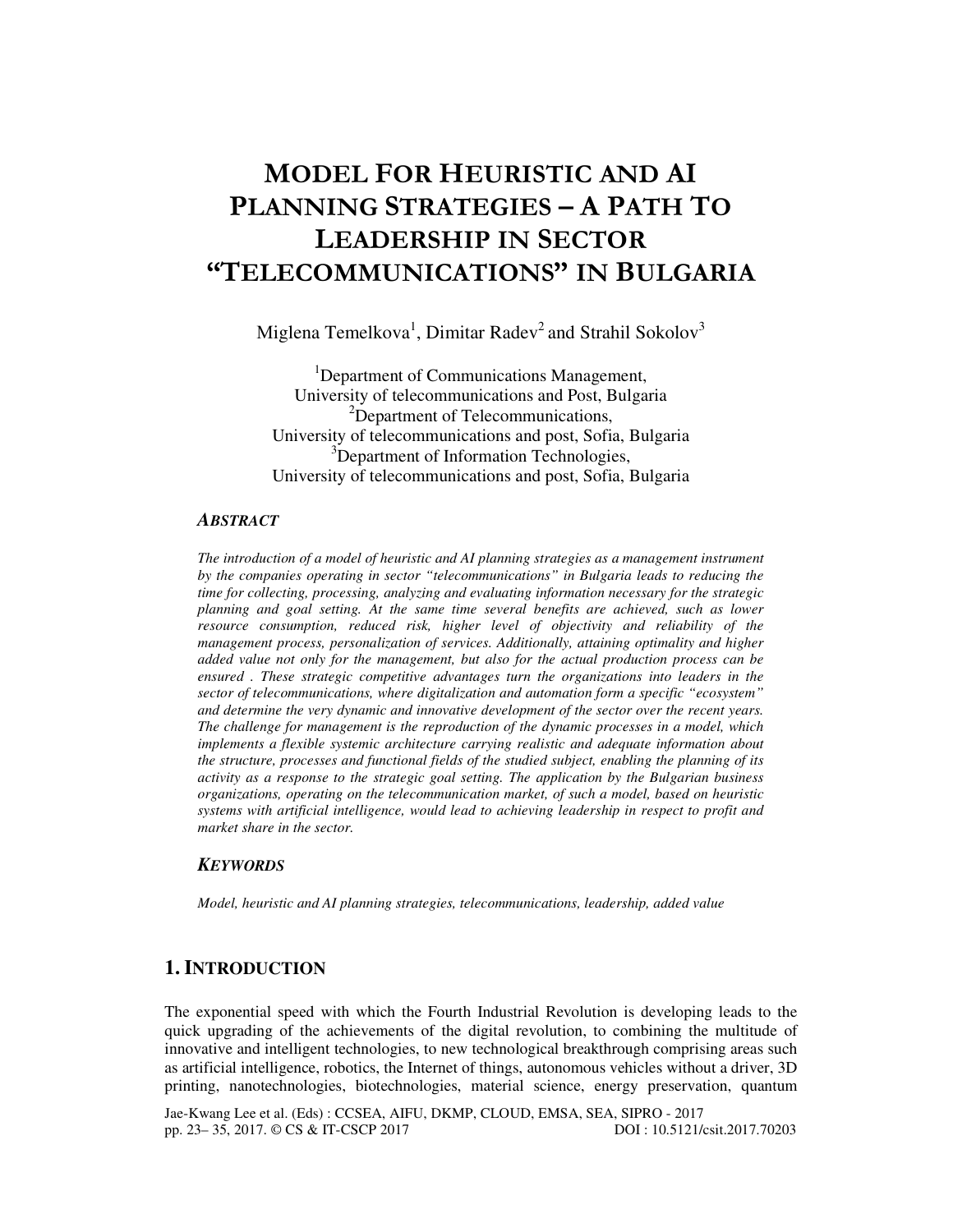calculation. This determines both some unprecedented changes in the paradigm in economy, business and society, and a deep long-term transformation of all the public-and-economic, socioeconomic, and business systems influencing the development of the traditional branches. The tectonic shifts in all the sectors of economy require the searching and finding of new business models, restructuring manufacturing, consumption, transportation, the supply systems and the entire production and commercial turnover.

The unprecedented merger of technologies in the physical, digital and biological world require from the economic entities accelerated management, production and technological transformation, which is impossible without the upgrading of the human resource potential for using a new management toolset, models and approaches based on the heuristic and AI planning strategies.

The changed conditions of the environment in which the business organizations operate ever more tangibly require the need of their intelligent management, where the role of the human factor is minimized, and the objectivity of the analysis, evaluation, planning, organization and control over the strategy is focused on the competencies of some innovative heuristic and intelligent management systems. The introduction of the heuristic and AI tools and models in the management process of the Bulgarian telecommunication companies will "push" some of them to a leadership position, since currently the market share of the three major telecommunications operators is relatively equal.

The leadership, achieved through heuristic and AI planning strategies, should be described as:

- $\checkmark$  coordinated with the strategic organizational reference points;
- $\checkmark$  realistically reflecting the changes and challenges of the environment;
- $\checkmark$  time-wise limited by the global economic, social, technological and innovation dynamics, which is accompanied by an excessive race for resources and over competition.

# **2. DEVELOPMENT OF THE SECTOR "TELECOMMUNICATIONS" IN BULGARIA**

In 2015 in the sector "telecommunications" in Bulgaria, the total revenue from the provision of mobile telephone services decreased by 18.5% compared to the previous year 2014. The trend is due mostly to the saturation of the traditional markets for voice services, the imposed regulatory reductions of the prices for termination, as well as a growth of 106% compared to 2014 of the services offered in a package. [1] The reported drop in the number of the active SIM cards with a possibility to use voice services for 2015 is 3.1%, where the main reason for that is the tight competition between the participants on the market, who offer increasingly advantageous plans for the users with a growing number of minutes included for making calls outside their own network, thus making useless the practice for a user to have SIM cards of more than one mobile operator.

The domestic traffic is 73.4% for the different mobile networks, which is a relatively high value, however, compared to 2014, there is drop registered of almost 7%.

The traditional telecommunication companies on the Bulgarian market are "Mobiltel" JSC, "Telenor Bulgaria" JSC and BTC JSC, where, in spite of their relative parity, the redistribution of the market shares between them is still going on.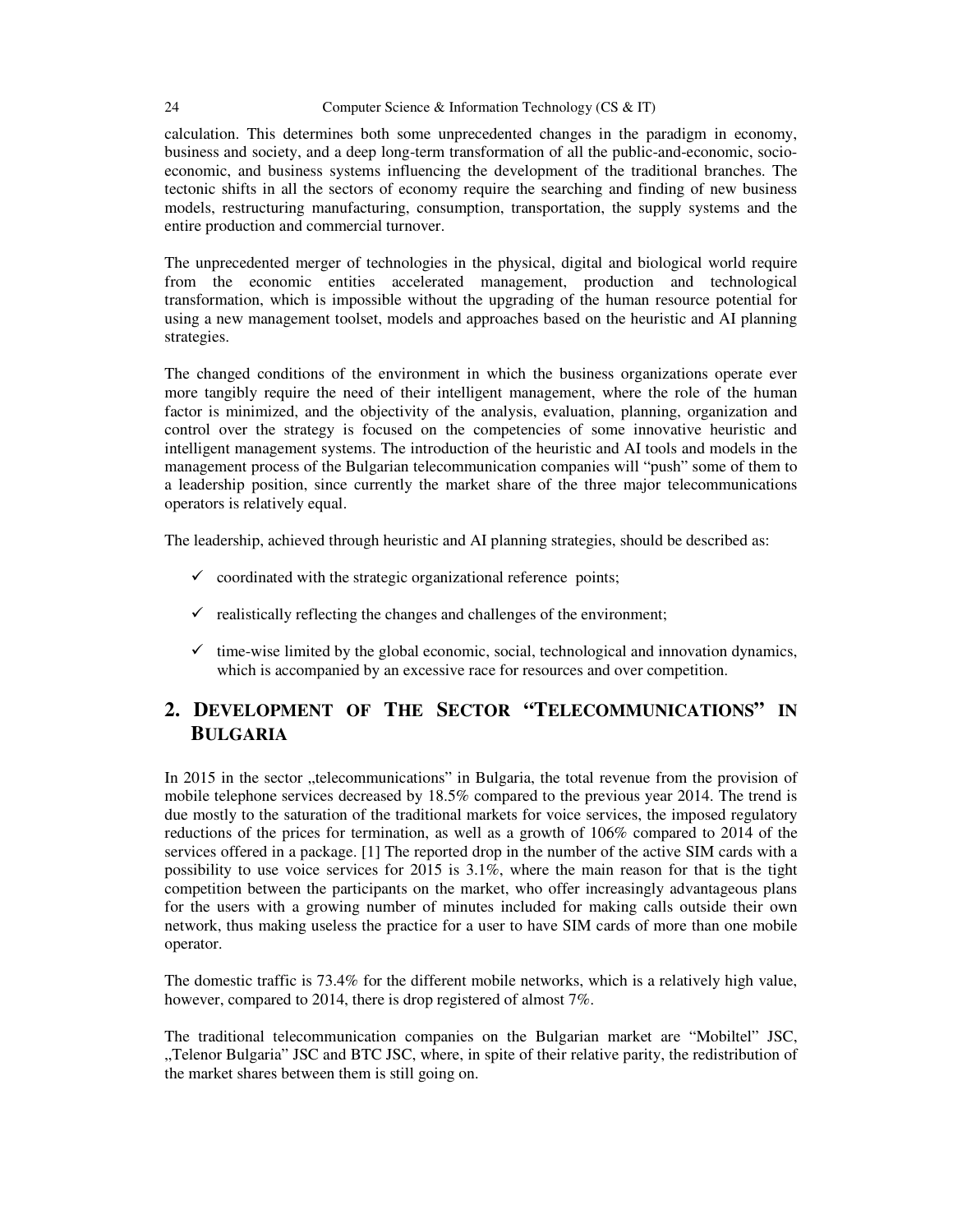"Mobiltel" and BTC report some growth in the shares calculated both by the number of clients, and by the revenue from the provided mobile services at the account of a drop in the market shares of "Telenor Bulgaria".

"Mobiltel" has a market share of 40.9% (according to the number of subscribers), which represents growth of 0,5 percentage points compared to 2014 and 40.8%, revenue-based (annual growth of 1.9 percentage points). For 2015, BTC had a share of 25.5% (according to the number of subscribers) and growth of 1.4 percentage points compared to the previous year and 30.7% revenue-based, with annual growth of 4.7 percentage points.

Unlike 2014, when "Telenor Bulgaria" had market share growth by the number of clients, in 2015 that share decreased by 1.9 percentage points down to 33.6%, while the share of the operator on the revenue basis amounted to 28.5% with yearly drop of 6.6 percentage points.

An additional factor for the redistribution is the transferability of the telephone numbers.

The total number of the transferred numbers in the mobile networks for the period 2009-2015 was above 1.2 million. In 2015 the number of the transferred numbers grew by 40% compared to 2014, with growth of 27.55% in 2014 compared to the previous year.

Towards the end of 2015, the total number of the actual providers of services for transferring data and/or Internet access was 669, where growth of 4% was reported compared to the previous year. The broadcasting of radio and television broadcasts registered a drop compared to 2014 of almost 6%.

The total number of subscribers to Internet services increased by 31% compared to 2014. The number of subscribers of fixed access to the Internet increased by 8% compared to the pervious year, and the number of the users of mobile services for Internet access – by 42.4% compared to 2014. The increase of the number of subscribers of mobile access to the Internet was due to the growth of 76.6% for one-year period of the users of package services with included mobile access to the Internet.

Towards the end of 2015 the number of the companies offering package services was 100. Compared to the previous year, there was considerable growth both of the revenue from installation fees and monthly subscription of services in a package (with 51.5%), and of the number of subscribers (with 45%).

Most popular with the users with 68.6% relative share is the package service, including mobile voice service and mobile access to the Internet, where the number of the subscribers to that service grew by 76.9% compared to 2014.

Next, in terms of the number of subscribers, are the package services for television and fixed access to the Internet with 15.6% share and mobile voice services with 10.4%.

The paper foresees growth of those services in the future as well, since they are popular with the users.

Increasing competition in the telecommunication sector has been observed on the Bulgarian market, which also leads to fostering investment in the sector and is also beneficial for the users. All of this delivers the necessary prerequisites for introducing a model of heuristic and AI planning strategies in the management of the Bulgarian telecommunication companies. Thus, those of them, which can adapt in a quick and flexible way and with appropriate goal setting to the new market conditions, will succeed in becoming leaders on the Bulgarian market in the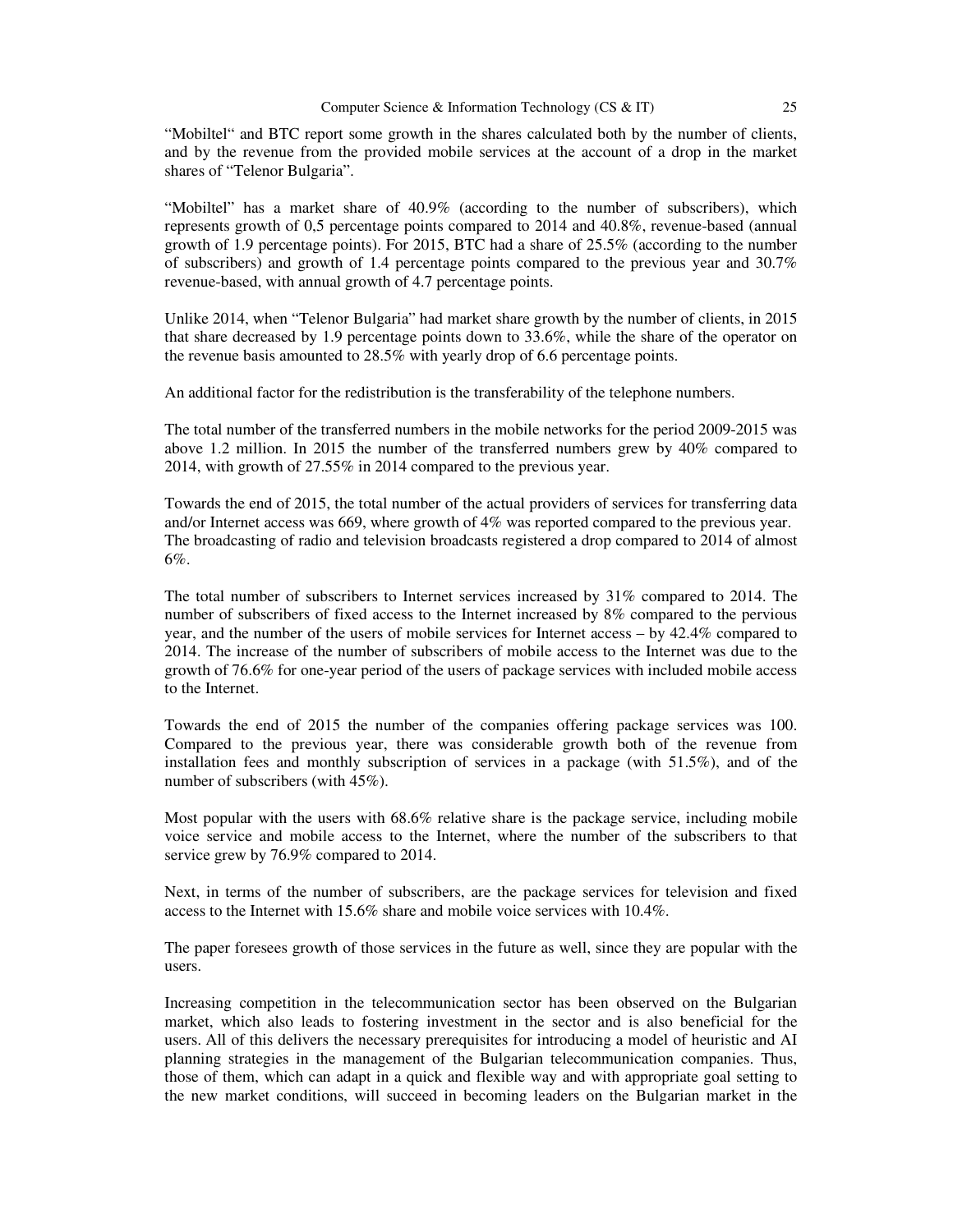telecommunication sector. The new challenges result from the Fourth Industrial Revolution, namely the increasingly higher requirements of the users and their expectations for fair treatment; quality and price ratio and also service accessibility.

The advantaged of the heuristic and AI planning strategies are primarily related to:

- $\checkmark$  the possibility for creating "intelligent factories", where the virtual and physical production systems will cooperate in a flexible way and on a global scale;
- $\checkmark$  the merger of technologies and their interaction in the physical, digital and biological sphere;
- $\checkmark$  total personalization of the products;
- $\checkmark$  creating new production models;
- $\checkmark$  the possibility for multiple options and application of scenarios based on the integration of the system, situational and process approach;
- $\checkmark$  lower resource consumption of the global value chains;
- $\checkmark$  optimization of activities;
- $\checkmark$  increasing the objectivity of the analytical process;
- $\checkmark$  decreasing the risk in the management process.

The low level of leadership in the telecommunication sector in Bulgaria and the insufficiently comprehended understanding of the changes occurring in all the sectors, creates favourable preconditions for achieving leadership in the sector by the economic entities, which have strategically set the goal of introducing the heuristic and AI planning strategies in their management activities. As a result from that, there will be not only an increase in the revenue and market share of those telecommunication companies, but there will be also an increase in the added value, which they have for their employees, users and investors.

# **3. MODEL FOR HEURISTIC AND AI PLANNING STRATEGIES IN THE TELECOMMUNICATION SECTOR IN BULGARIA**

### **3.1. Nature of the planned strategy**

The strategy suggests a shift in the organization from its current position to a desired but unknown future position. Since the organization has never been in that future place, the road there represents a series of related hypotheses. [5] The model for heuristic and AI planning strategies describes those hypotheses, which makes them evident and verifiable.

The strategy is a new route for the business organization – a path, which it has never followed. Nevertheless, how much it has been discussed, the strategy quite often remains unrealized. The strategic goals, set in the model, serve as starting points on the way of realizing the strategy (fig. 1.), while the strategic alternatives are preconditioned via the relation between strategic goals and specific systems of events, mutually integrated in an integral and comprehensive strategy.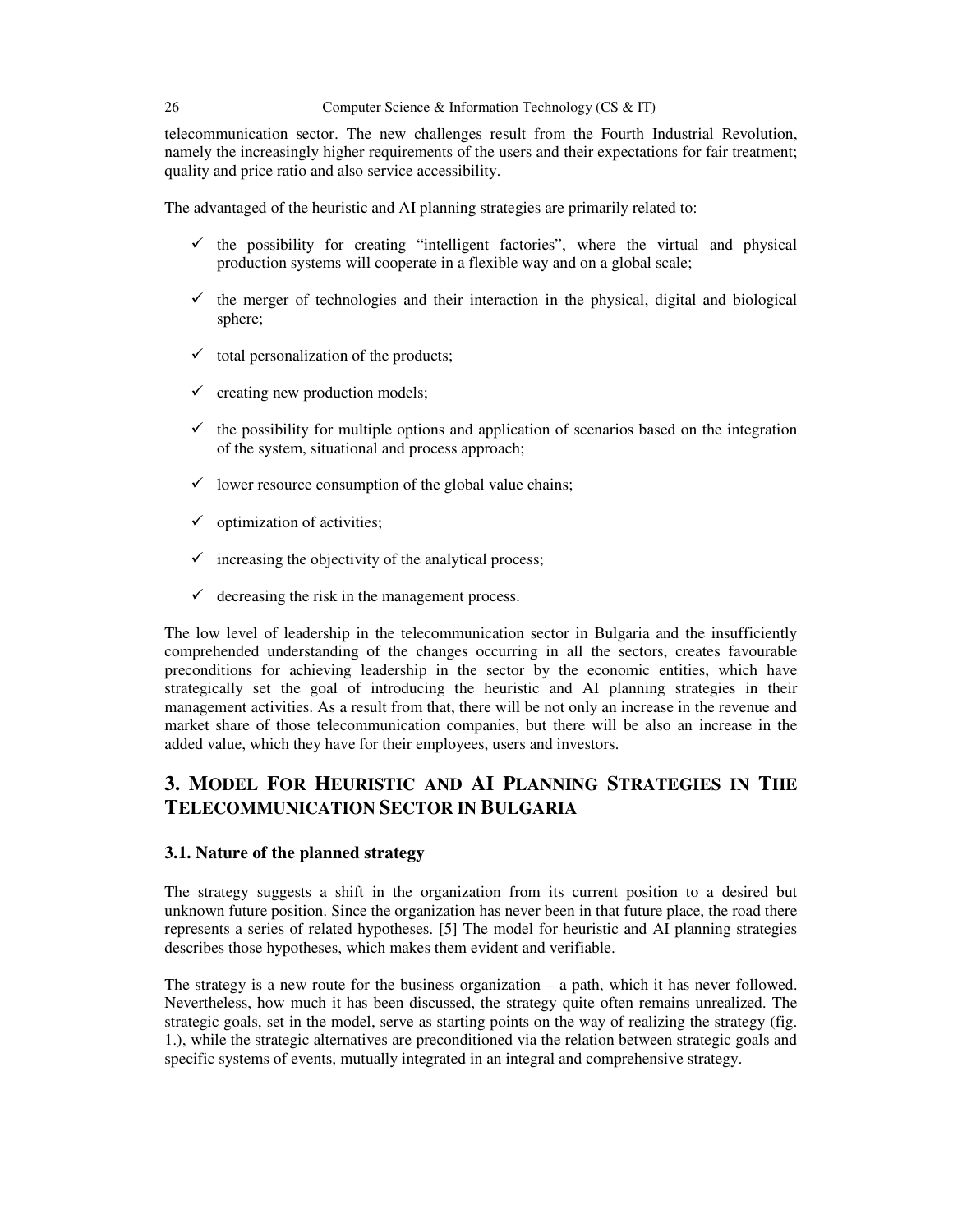There is no principle imposed in the economics literature and practice about the "right" number of strategic goals. If we assume that each strategic goal can be bound mainly to two efficiency indicators, so that its meaning could be accurately reflected, then 20 strategic goals would mean at least 40 efficiency indicators in one single organization-and-production system of indicators. Provided that such a system is multiplied in the form of a cascade structure of systems on the different hierarchical levels in the organization, it will be quick and easy to reach the impressive several hundreds of indicators – a process, which is quite difficult for management and control. In view of using the capacity of methodology as a system for simultaneous measurement and communication, it would be appropriate to keep the number of strategic goals on an acceptable and manageable level. Generally, as a recommendation and orientation for an appropriate initial first estimation, the strategic goals could be between 10 and 20.



Figure 1. The place of the model for heuristic and AI planning strategies within the strategic management of the business organizations

In the elaboration of a model for heuristic and AI planning strategies, its functionality and efficiency are determined by:

- $\checkmark$  the logical completeness of the cause and effect relations therein;
- $\checkmark$  the accurateness and correctness of its elements:
- $\checkmark$  its logical theoretical appropriateness;
- $\checkmark$  the logical connection of its elements one to another;
- $\checkmark$  the efficient planning of the business organization strategy on the basis of the set goals;
- the accurate translation of the strategy from goals to efficiency indicators;
- the provision of clear understanding about what is meant with each of the goals;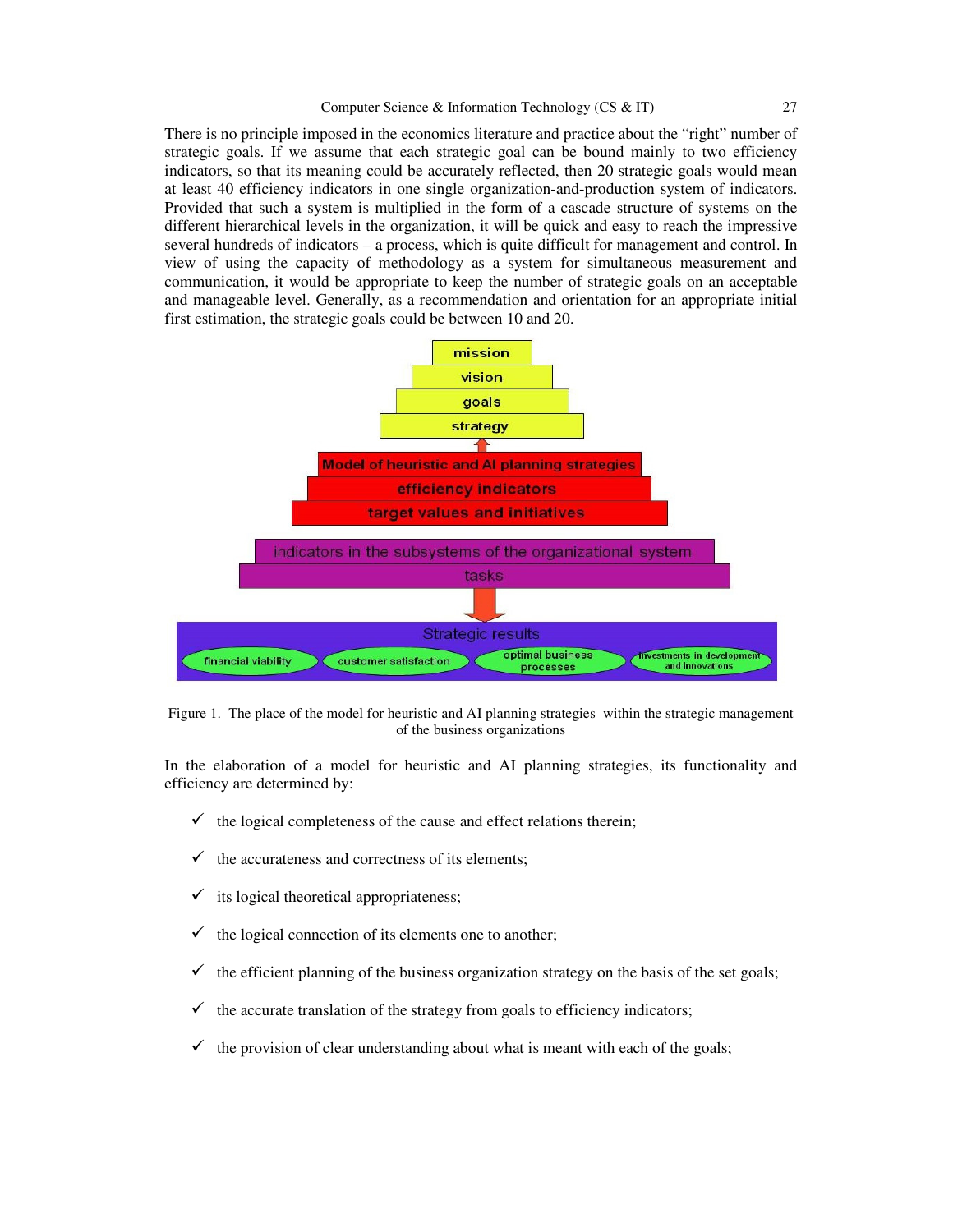$\checkmark$  the balance between the efforts and the strategic activities in realizing the mission and vision of the organization.

## **3.2. Elements of the model of heuristic and AI planning strategies**

The heuristic methods and planning through artificial intelligence are increasingly finding their application in business management. Decisions with them are taken on the basis of the inherent for man intuition, experience, logical thinking, included as a bulk of data into systems with artificial intelligence, providing the playing of scenarios under certain restrictive conditions. Using the model of heuristic and AI planning strategies in the telecommunication sector in Bulgaria leads to identifying problems with high degree of complexity through searching and planning decisions in huge discreet spaces. The decisions in the model of heuristic and AI planning strategies are a sequence of actions from one initial condition to one or more targeted conditions.

The way from the initial condition to the targeted one comprises a system if activities, which the model of heuristic and AI planning strategies should perform under some set:

- $\checkmark$  parameters, characterizing the particular telecommunication company and the entire telecommunication sector in Bulgaria;
- $\checkmark$  goals outlining the desired results;
- $\checkmark$  target values enabling the measurement of the goals;
- $\checkmark$  tasks issuing from the strategic goals;
- $\checkmark$  indicators measuring the fulfillment of the tasks;
- $\checkmark$  strategic alternatives generated as a result of analysis and evaluation of the environment, goals, the target values, tasks and indicators, determining their feasibility;
- $\checkmark$  strategic initiatives components of the planned strategy, representing the tactical activities on the way of its realization;
- $\checkmark$  cause and effect relations between goals, tasks, resources, planned strategy.

The strategic goals define what needs to be done with the strategy. The strategic goals set in the model of heuristic and AI planning strategies are more specific than the content of the strategy itself, yet, they are less precise than the efficiency indicators. They translate the often too generally and vaguely expressed strategic priorities into directing and action focused descriptions of what has to be done so that the planned strategy is realized.

Through the model of heuristic and AI planning strategies there are processes and measures planned for each goal, which contribute to its achievement. Defined also are efficiency indicators, which measure the extent of reaching the goal on the basis of set target values. The responsibility for achieving a certain goal or sub-goal is personalized in the form of a strategic map.

Owing to the model for heuristic and AI planning strategies, the management of the telecommunication companies in Bulgaria can monitor the extent of implementing the planned strategy and undertake the necessary corrective activities.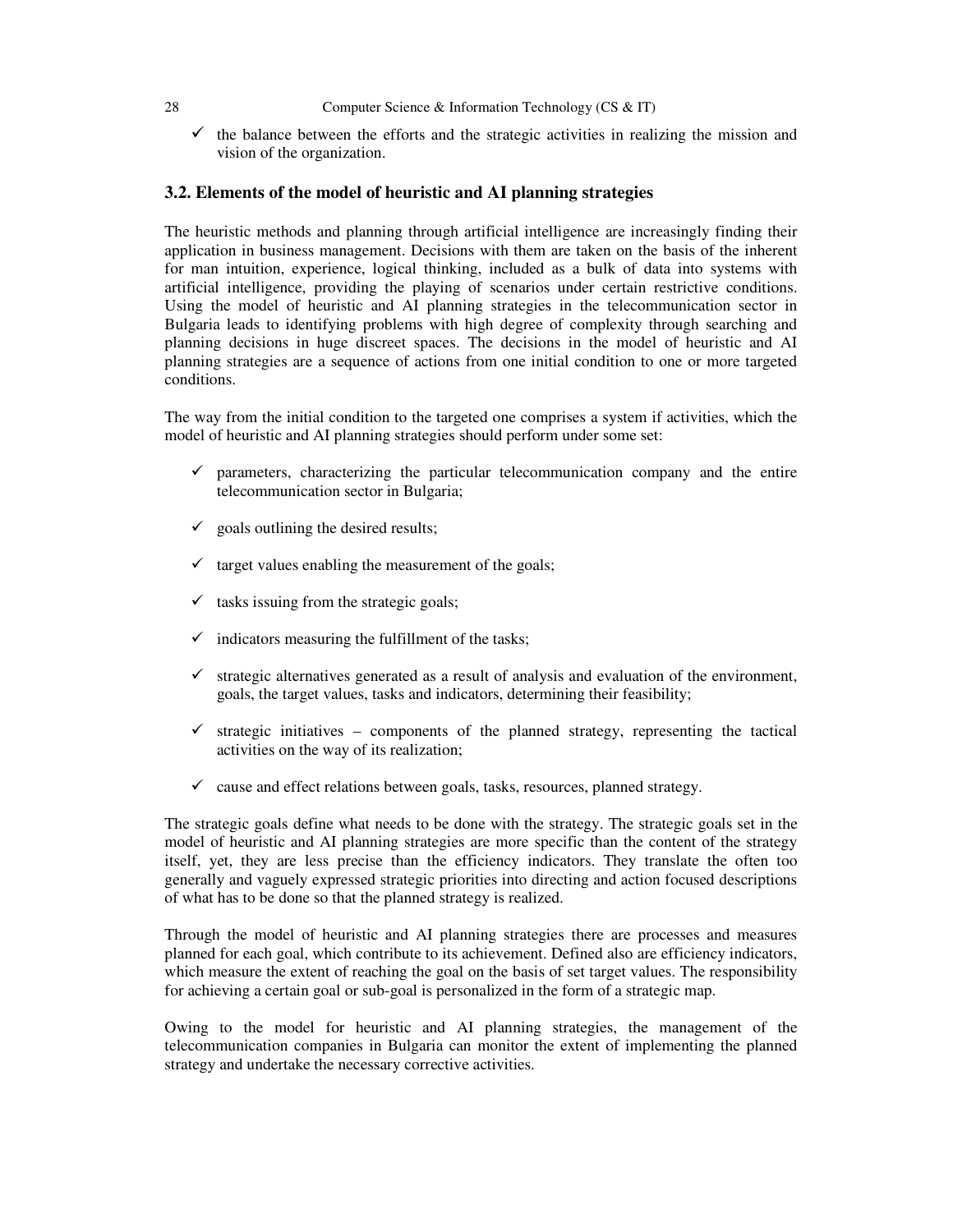The model of heuristic and AI planning strategies on the one hand is a conceptual system for targeted adaptive management, which on the basis of specific parameters systematizes and summarizes the situation in the Bulgarian telecommunication sector, and, on the other hand – multiplies the basic characteristics and directions of the activity of a particular telecommunication company. This model is an important instrument of the strategic management for evaluating the potential and efficiency of a certain company, since it transforms the mission and goals into a well-balanced complex of planned integrated indicators of the strategy [2]. In its capacity of a strategic management instrument, the model of heuristic and AI planning strategies facilitates:

- $\checkmark$  the planning of the strategy for development of the telecommunication company;
- $\checkmark$  adapting the organization development strategy on each level therein;
- $\checkmark$  multiplying the strategic goals in the operational management;
- $\checkmark$  deploying system controlling mechanisms in respect to reaching the strategic goals in a current mode.

The model of heuristic and AI planning strategies has as its main goal the accumulation of added value in a telecommunication company. Thus, showing where the growth in revenue and profits comes from, it becomes a driver for value planning and managing. The main advantages provided by the model of heuristic and AI planning strategies are:

- $\checkmark$  application of the planned strategy;
- $\checkmark$  goals defining, perception and implementation;
- $\checkmark$  formulating strategic alternatives for each of the goals, whereby monitoring efficiency in a balanced way;
- $\checkmark$  identifying the factors facilitating development, where the focus is shifted from the financial indicators and the past to the development driving indicators and the future;
- $\checkmark$  undertaking prompt and efficient initiatives adequate to the occurred and/or occurring changes in the telecommunication sector.

The equality in importance and significance of all the indicators determines the level of balancing in the model of heuristic and AI planning strategies. This balance has a multi-aspect nature and comprises, integrates and focuses the relations between the financial and non-financial indicators, the strategic and operational management, the past and future results, the internal and external aspects of the activity of a telecommunication company. On this basis, the model of heuristic and AI planning strategies should project the entire production organization through planning of strategic and operational assignments within the already defined strategic goals. Being based on balancing, comprehensiveness and the strive towards efficiency, the main idea of the model of heuristic and AI planning strategies can be summarized into:

- $\checkmark$  analysis of the environment;
- $\checkmark$  generating strategic alternatives;
- $\checkmark$  evaluation of the possibility to reach the defined strategic alternatives;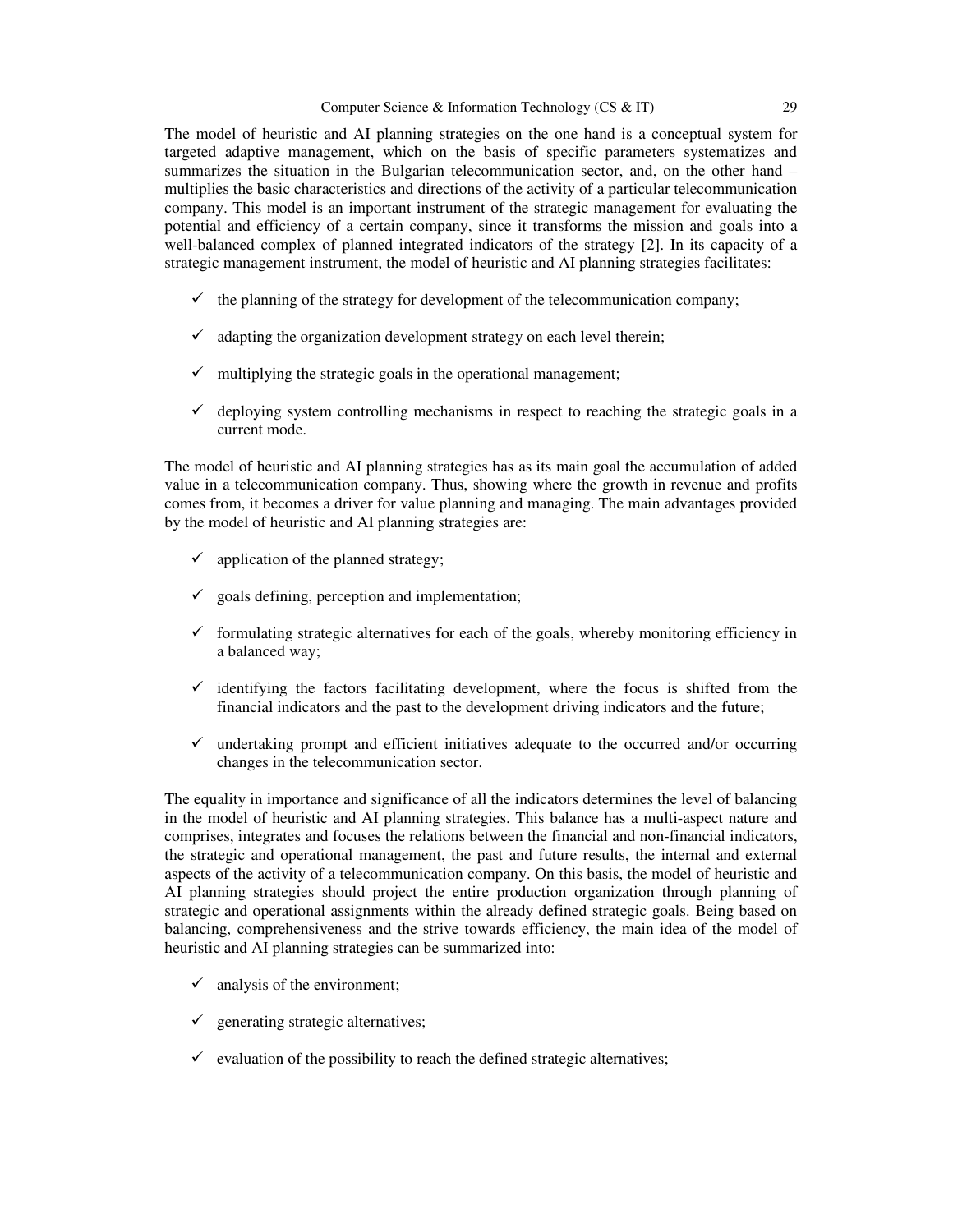- 30 Computer Science & Information Technology (CS & IT)
	- $\checkmark$  planning the strategy on the basis of strategic goals.

A number of authors [3] quite often assume that everything in the business organization should be measurable. Thus, measurability becomes a major motive of the concept for the model of heuristic and AI planning strategies, and the impossibility to manage processes and indicators, which cannot be measured, requires that all the factors important for the management of a telecommunication company should be presented in the form of indicators (markers). The relations and interactions on all the levels of the management hierarchy in the organization (from the top management level to the auxiliary units) are established in the model of heuristic and AI planning strategies, through determining their respective functional goals and indicators.

The model of heuristic and AI planning strategies is built top down, which allows for the strategic goals of the telecommunication company to be worked out in detail logically, structurally and organizationally into operational goals. Most important is the essential determination and definition of the strategic alternatives, and the main functional goals should be derived from the strategic goals of the business organization. Upon laying out the functional goals, for each goal there should be determined also the critical success factors – i.е., a certain target function is set. The model of heuristic and AI planning strategies is a powerful instrument for describing, planning and implementing the strategy. It considers the strategic alternatives as a result of series of cause and effect relations between the strategic and functional goals in a telecommunication company. The general interaction of those relations can be represented in the form of the so called strategic map [4].

The strategic alternatives can be defined as a key element in planning the strategy through which those entities are visualized, whose interests have substantial importance in the realization of the strategy. The tasks in the model of heuristic and AI planning strategies are determined by the formulated strategic goals, which are an integral part of the telecommunication company strategy. They define:

- $\checkmark$  the process of transforming the strategy on operational level;
- $\checkmark$  the set of tools used for the needs of the strategic and operational management;
- $\checkmark$  the parameters of the strategic and operational optimality.

The fulfillment of the tasks is reflected through the calculated indicators, which are also called measuring elements. These indicators determine the success or failure of the already formulated strategic alternatives and operational assignments. The accurate formulation of the measuring elements determines the form and scale in which the assignments on the operational and process level should be realized. Each of the strategic alternatives in the model of heuristic and AI planning strategies is determined and based on 3 to 5 adopted key indicators, which characterize it and define its variations in the course of achieving the planned strategic goal.

The numerical meanings of each indicator define the desired goals. With the establishment of the goals also defined are the accurate metrical values, which the indicators should assume in case the telecommunication company reaches its planned strategic goals. Within the model of heuristic and AI planning strategies there should be differentiated the indicators, which reflect the processes facilitating the obtaining of those results. Since reaching the one group of indicators fosters the realization of the others, there is an imperative need to bind those two groups of indicators.

The strategic initiatives are tactical measures, representing specific actions. They are an intrinsic component of the strategy planned with the assistance of the model and lead to reaching the goals.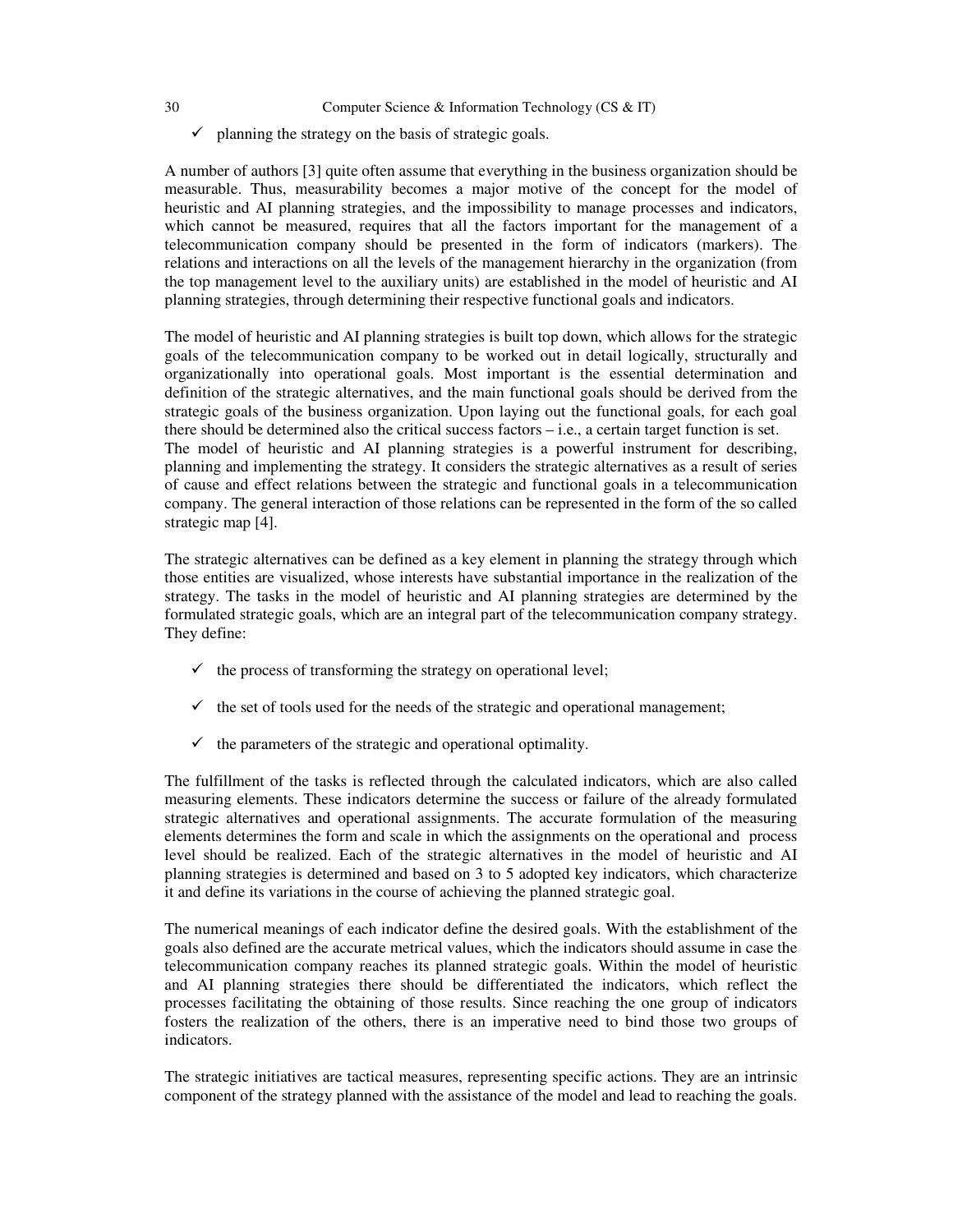The defining of the strategic initiatives as actions or a system of actions, leading to and facilitating the realization of the planned strategy, is a clear sign that in the course of the activity, they should implement the necessary connection between the strategic goals of the telecommunication company and its operational management. Behind each strategic initiative there should be planned not only an accurately formulated assignment and an action plan supporting its accomplishment, but also the optimum needed resources for reaching the required result.

The cause and effect relation binds all the tasks in the model of heuristic and AI planning strategies, both one to another, and also on the basis of the logical connection between the strategic and operational goals, plans and organizational capabilities. The total set of tasks and the preconditioned strategic and operational links between them form the map of the strategy. The cause and effect relation in the model requires that there should not be focusing only on some of the success elements, but covering the number of factors, which are compulsory for achieving that success.

#### **3.3. Sequence of the activities in the model of heuristic and AI planning strategies**

The planning of the strategy in a specific telecommunication company through the model of heuristic and AI planning strategies requires an accurate and adequate definition of the shortterm, mid-term and long-term goals, which will be pursued. The implementation in the model of a mechanism for monitoring and maintaining the defined goals within the set target parameters and the differentiation of multi-variability of alternatives in planning the strategy of the telecommunication companies are the system-forming tasks in the model. The model of heuristic and AI planning strategies requires the choice and application of a strategic toolset, which should be adequate to the requirements of the contemporary strategic management model in Bulgarian telecommunication sector. On the basis of the already defined goals and the set situational parameters of the telecommunication sector and the particular telecommunication company, the model of heuristic and AI planning strategies should carry out:

- $\checkmark$  analysis and evaluation of the external environment;
- $\checkmark$  analysis of the company's strengths and weaknesses;
- $\checkmark$  analysis of the strategic alternatives;
- $\checkmark$  planning a strategy for achieving the already outlined goals;
- $\checkmark$  planning procedures, rules and budgets supporting the achievement of the goals.

Some analytical and forecasting information for the development of the external environment of the telecommunication company both at the stage of defining goals, and with its actual functioning, is acquired by the model of heuristic and AI planning strategies by performing permanent monitoring via:

- $\checkmark$  Political, Economic, Social, Technological Analysis;
- $\checkmark$  Industry Analysis;
- $\checkmark$  Competitive Analysis;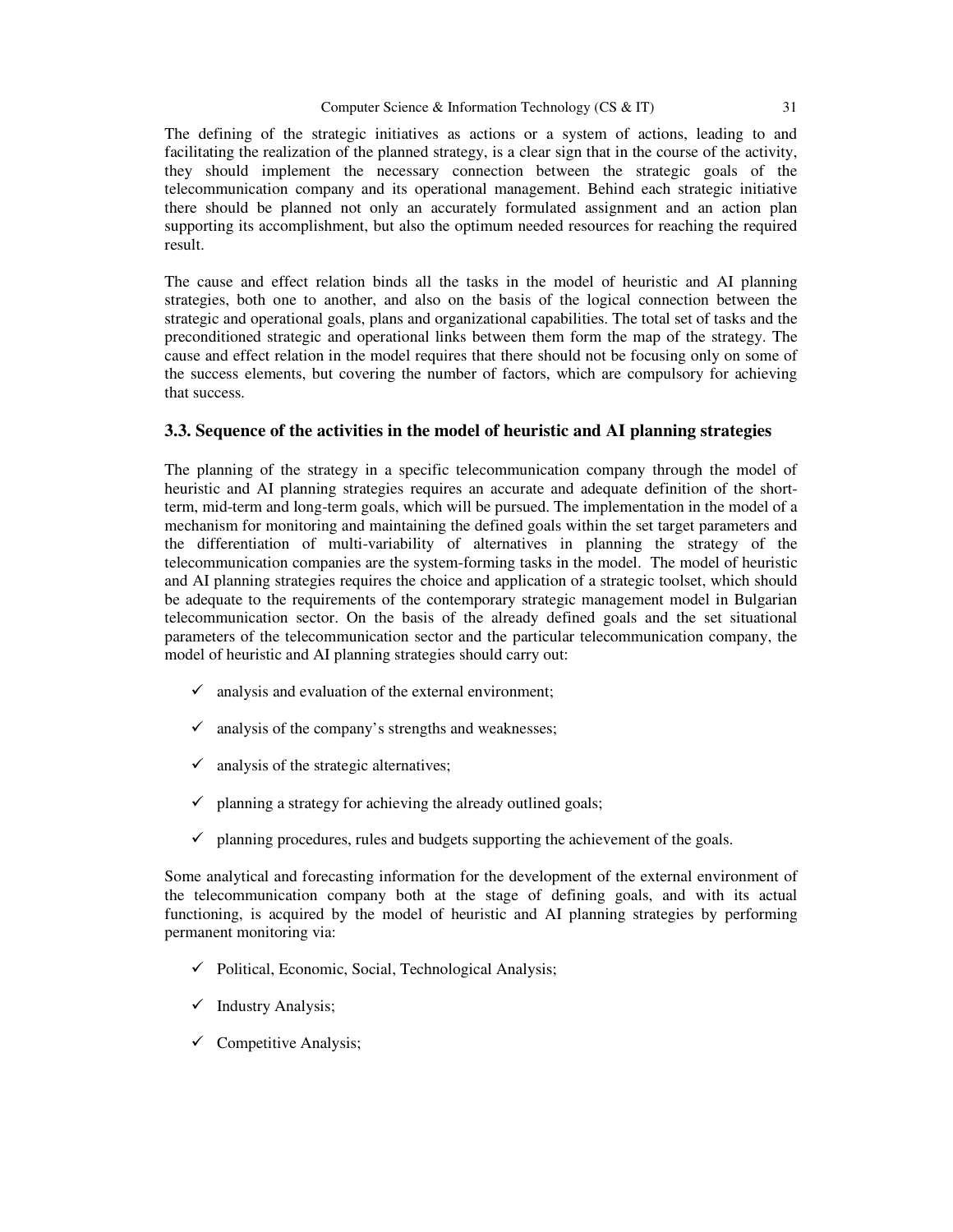- $\checkmark$  Strategic analysis of Porter, Dewhurst and Burns;
- $\checkmark$  Competitor Profiling;
- $\checkmark$  Pressure Analysis;
- $\checkmark$  Key Success Factors Analysis.

The analytical techniques, which determine the planning by the model of heuristic and AI planning strategies and obtain information about the internal environment of the telecommunication company are:

- $\checkmark$  Strategic Product Analysis;
- $\checkmark$  Analysis of the Boston Consulting Group;
- $\checkmark$  Value Chain Analysis;
- $\checkmark$  Ratio Analysis;
- $\checkmark$  Strategic Position Analysis;
- $\checkmark$  Vulnerability Analysis;
- $\checkmark$  Critical Success Factors Analysis;

The strategic research of the external and internal environment through identification and summarization by the model of heuristic and AI planning strategies of the most critical established trends, outlines the specific situation in which the telecommunication company functions. This situation requires the systematization and operationalization of the main steps through which the telecommunication company will generate and realize its advantage, i.e. to evaluate the position on which it is, and hence, plan a strategy. Such a more systematic and wide range of scanning can be done by the model of heuristic and AI planning strategies through the SWOT-analysis, which is clear, analytical, synthesized and flexible instrument for situational analysis.

The analysis of the strategic alternatives in a telecommunication company can be done through a matrix, which positions the organization in four sectors (table 1.), according to its competitive positions and its growth on the market.

|               |                      | <b>COMPETITIVE POSITIONS</b> |                  |
|---------------|----------------------|------------------------------|------------------|
|               |                      | strong positions S           | weak positions W |
| <b>MARKET</b> | accelerated growth R | sector SR                    | sector WR        |
| <b>GROWTH</b> | delayed growth S     | sector SS                    | sector WS        |

Table 1. Matrix determining the positions of a telecommunication company

On the basis of the matrix and the combination of the explicit and implicit influence of internal or external operations, of related or non related actions, horizontal or vertical changes, proactive activities or lack of activities, there is a "tree of alternatives" being elaborated within the process of strategic management, which facilitates the search for the most appropriate strategic alternative (table 2.). Alternative options for planning a strategy are searched through it.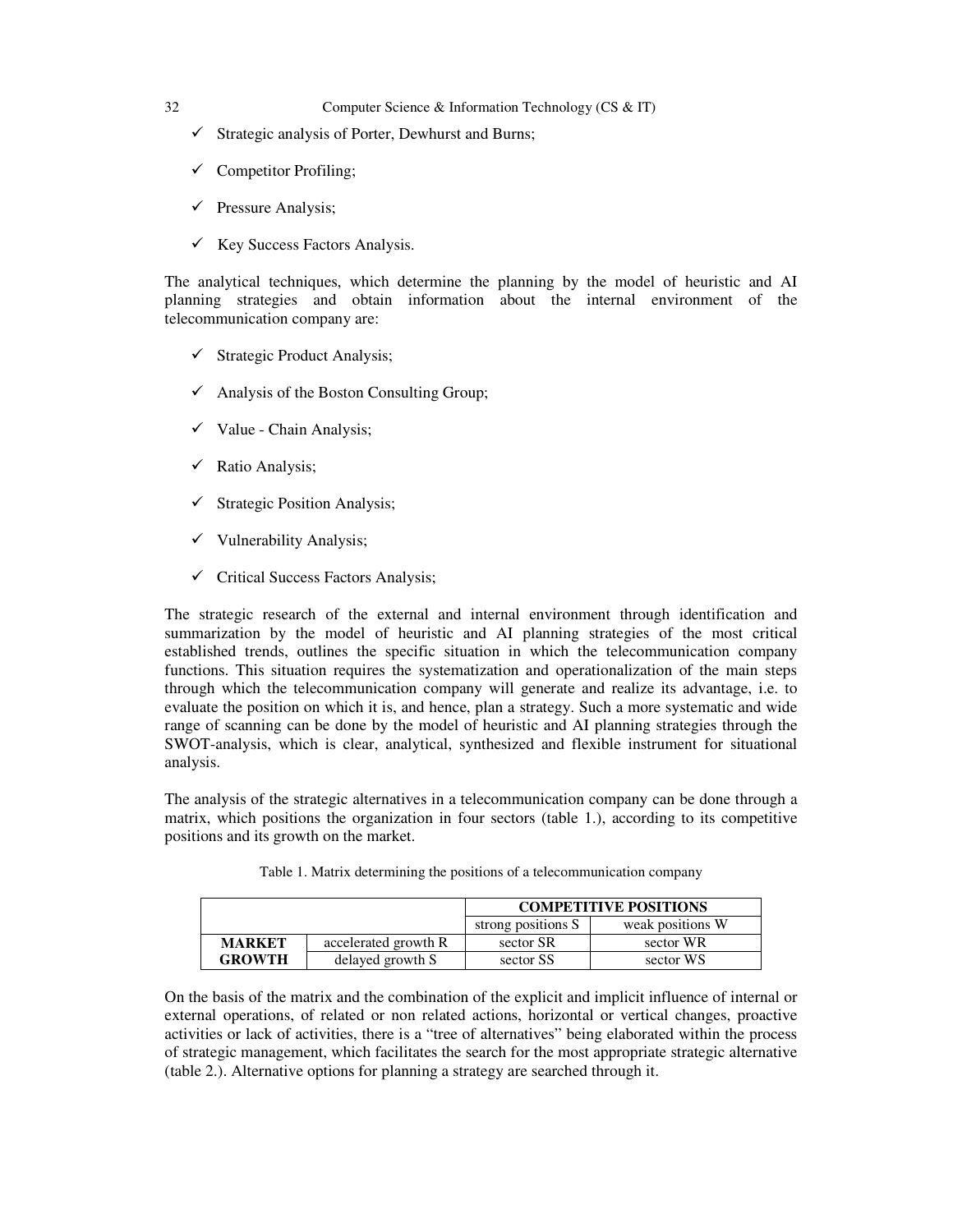| <b>STRATEGIC GOALS</b>       | <b>STRATEGIC</b>    | <b>FIELD OF CHANGE</b>              |
|------------------------------|---------------------|-------------------------------------|
|                              | <b>ALTERNATIVES</b> |                                     |
|                              | increasing          | size; scale                         |
|                              | decreasing          | merger; take over                   |
| <b>FIRST STRATEGIC GOAL</b>  | concentrating       | resources; manufacturing            |
|                              | integrating         | capital                             |
|                              | diversifying        | products; markets                   |
|                              | balancing           | capacities; deliveries              |
| <b>SECOND STRATEGIC GOAL</b> |                     |                                     |
|                              | rationalization     | operations;                         |
|                              |                     | technological rules                 |
|                              | modification        | conditions;                         |
|                              |                     | technological rules                 |
|                              | regrouping          | working functions and/ or processes |
| THIRD STRATEGIC GOAL         | renewal             | products; technologies              |
|                              | recovery            | finance; manufacturing              |
|                              | reduction           | expenses; manufacturing;            |
|                              |                     | personnel                           |
|                              | transformation      | separation; merging in              |
| <b>FORTH STRATEGIC GOAL</b>  | isolating           | subsystems                          |
|                              | liquidation         | assets; participation               |

Table 2. Tree of the strategic alternatives in a telecommunication company

The model of heuristic and AI planning strategies as a particularly complex and dynamic process, integrating in itself strategic management through its main management functions, requires both planning of a strategy for achieving the set goals, and analyzing the reasons for the occurring of deviations and risks in the telecommunication company. The technology of this choice of strategy requires:

- $\checkmark$  identification of the strategic alternatives;
- $\checkmark$  choosing representative criteria or criterion;
- $\checkmark$  determining their importance;
- $\checkmark$  evaluating the usefulness of each alternative under the different criteria;
- $\checkmark$  calculating the weighed evaluation of the usefulness of each alternative;
- $\checkmark$  ordering the strategic alternatives according to their priority.

# **4. CONCLUSIONS**

The conditions of contemporary management in the telecommunication sector require a new approach, which should get rid of the short-term concept and take management beyond the traditional planning of a strategy. This new approach needs the integration of information in respect to how well a telecommunication company copes with the challenges it is facing and how it will be positioned on the market tomorrow.

The model of heuristic and AI planning strategies plays the role of a strategic instrument for the solution of such management-challenges, where its introduction would lead to the reduction of: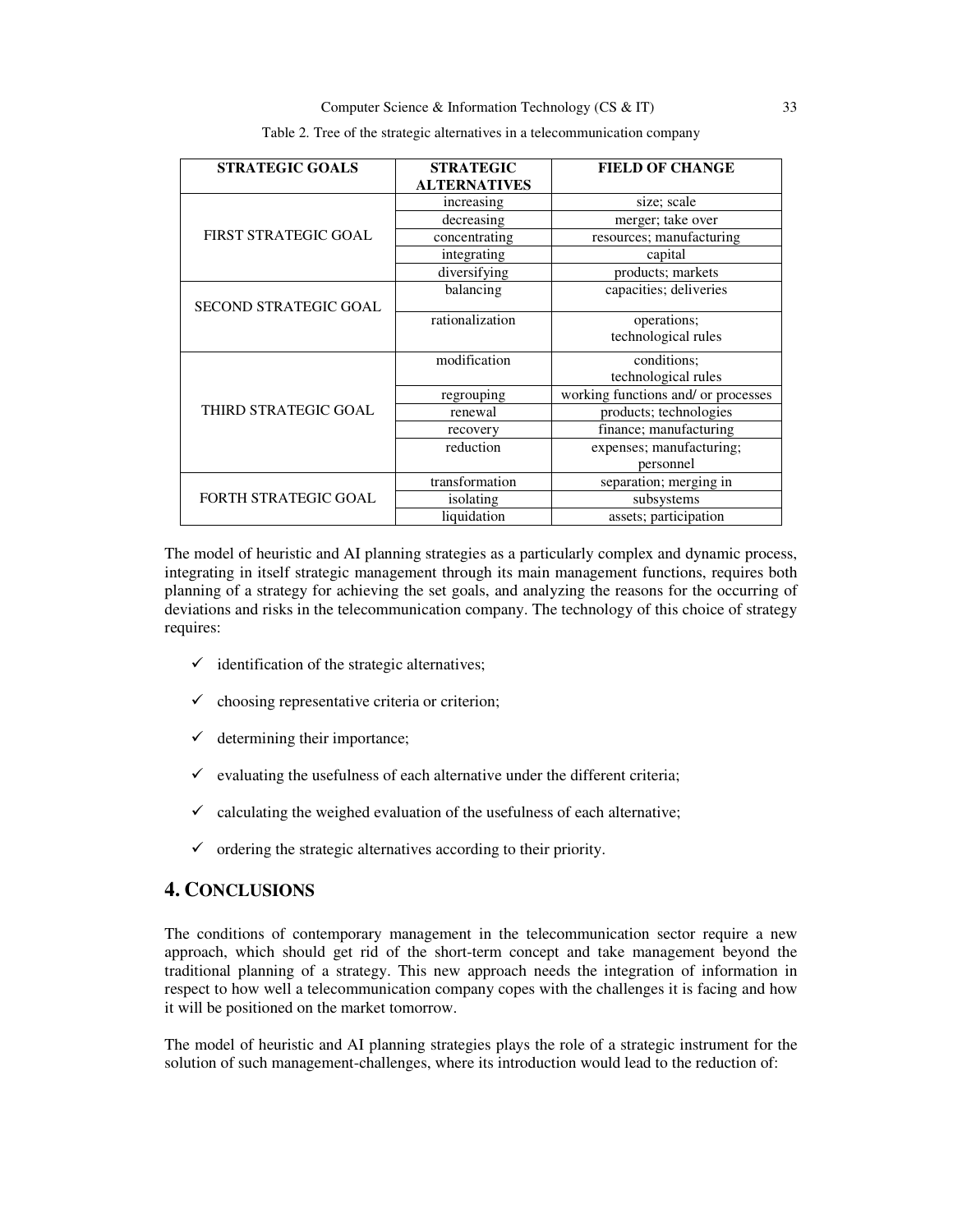- $\checkmark$  the time for gathering, processing, analyzing and evaluating the information necessary for the strategic planning and goal setting;
- $\checkmark$  the time for communication and decision making;
- $\checkmark$  the resource consumption;
- $\checkmark$  the risk.

The higher objectivity and reliability of the management process, the personalization of services, and reaching optimality and higher added value on that basis, not only in respect to management, but also in respect to the actual production process, are the other competitive advantages, which the telecommunication companies using the model of heuristic and AI planning strategies have. The arguments in favour of using this model in outlining the strategic alternatives of the telecommunication companies can be summarized primarily to the possibility to achieve a tangible competitive advantage and leadership in the sector through fast, adequate and reliable measuring, reporting and evaluating at the same time:

- $\checkmark$  the success of the business organization as a whole;
- $\checkmark$  the financial status and capacity;
- $\checkmark$  meeting clients' expectations;
- $\checkmark$  the structure of the internal processes;
- $\checkmark$  the development of the company in the future.

Through the model of heuristic and AI planning strategies in an abstract strategic model are combined the long-term and short-term goals in a single balanced evaluation of the generated strategic alternatives. This enables the obtaining of information, which is as complete and accurate as possible, concerning the strategic condition and market position of the telecommunication company, and achieving on that basis competitive advantage and leadership on the telecommunication market in Bulgaria.

In view of achieving leadership, the telecommunication company's management should be studied, analyzed and evaluated in a specific context, determined by the logic dictating the integration of the financial indicators with other aspects, illustrating the entire activity of the organization. The model of heuristic and AI planning strategies is the toolset, which providing a measuring instrument for the achievement of the goals, evaluates the most acceptable of them and plans the strategy by ensuring for the organization not only considerable competitive advantages, but also added value for it, for its users and investors.

The leadership achieved through the application of the model of heuristic and AI planning strategies identifies the telecommunication companies in the sector as such having indisputable competitive advantages, and the services offered by them are differentiated from the services of the competitors. The leadership in the sector of telecommunications is a result not only of a flexible, adaptive and creative strategy. It is related to and also results from the specific conditions of the environment in which the telecommunication sector exists and develops. On this basis, the leadership of the telecommunication companies in Bulgaria is determined by their capability to maintain their position on the market and improve their share over time by adding value not only in the financial aspect, but also in respect to their brand. This, however, is possible in the contemporary conditions only and solely if management relies on speed, adequateness,